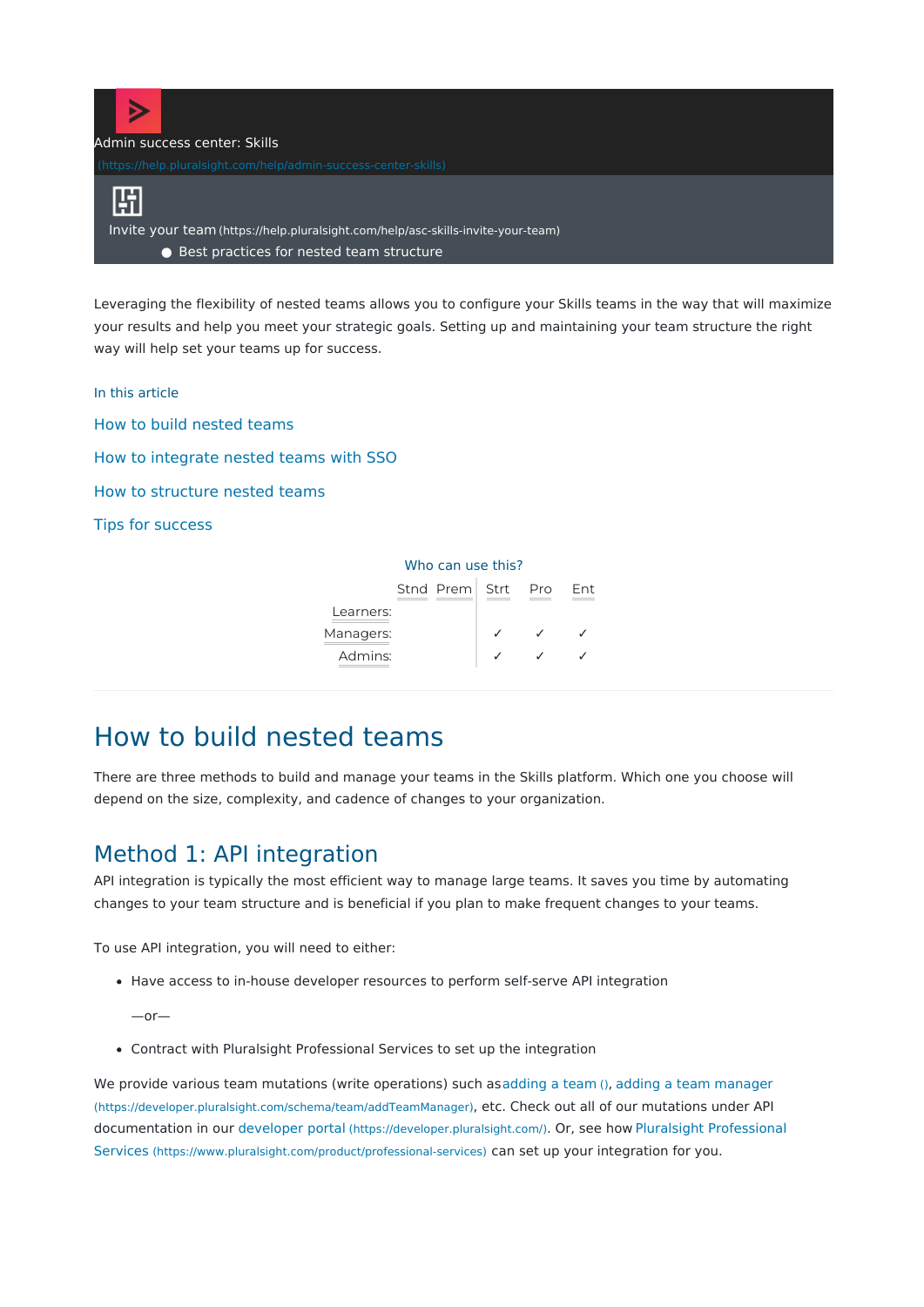### Method 2: CSV upload

CSV upload is a good option to manage teams at scale for organizations without access to developer resources.

Each time you want to make a change, you'll need to create a new CSV file. Many organizations using the CSV will batch changes into a scheduled upload either once a month or once every two weeks.

See [Managing](https://help.pluralsight.com/help/managing-teams-csv) teams via CSV [\(https://help.pluralsight.com/help/managing-teams-csv\)](https://help.pluralsight.com/help/managing-teams-csv) for instructions.

## Method 3: Skills platform interface

The Skills platform is a great way to make quick changes to your teams. Thanks to its drag-and-drop user interface, it's fast and easy to move one team or user around the team structure. This is great for organizations without the developer resources to use the API, who need to make frequent changes.

See [Managing](https://help.pluralsight.com/help/managing-teams) teams [\(https://help.pluralsight.com/help/managing-teams\)](https://help.pluralsight.com/help/managing-teams) for instructions.

### Combining methods

Many organizations use a combination of the CSV upload and the Skills platform interface. You can use the CSV for your initial team upload, and then use the interface to make adjustments and keep it up to date.

[back](http://pluralsight.knowledgeowl.com/#top) to top

# How to integrate nested teams with SSO

Some admins of team plans choose to have their users sign in to Pluralsight via single sign-on (SSO). This allows users to sign in to Pluralsight from their company's app catalog or from a specific company URL, rather than logging in from pluralsight.com.

If you wish to have users auto-dropped into additional teams, Professional Services will need to add these additional teams to your SSO configuration.

See how the Pluralsight [Professional](https://www.pluralsight.com/product/professional-services) Services [\(https://www.pluralsight.com/product/professional-services\)](https://www.pluralsight.com/product/professional-services) can set up your integration for you.

#### [back](http://pluralsight.knowledgeowl.com/#top) to top

## How to structure nested teams

Each organization is unique, with different team structures, learning goals, and data needs. Pluralsight offers you the flexibility to set up your Skills teams to match your organization's structure and deliver the results you need.

Below are just a handful of possible models to consider.

- **By team leader.** Match internal leadership hierarchy by organizing teams into functional teams where the team manager can view analytics and assign dedicated learning via priorities and channels.
- **By role.** Set up teams to invite users that fit into the roles you're tracking. This helps especially with L&D